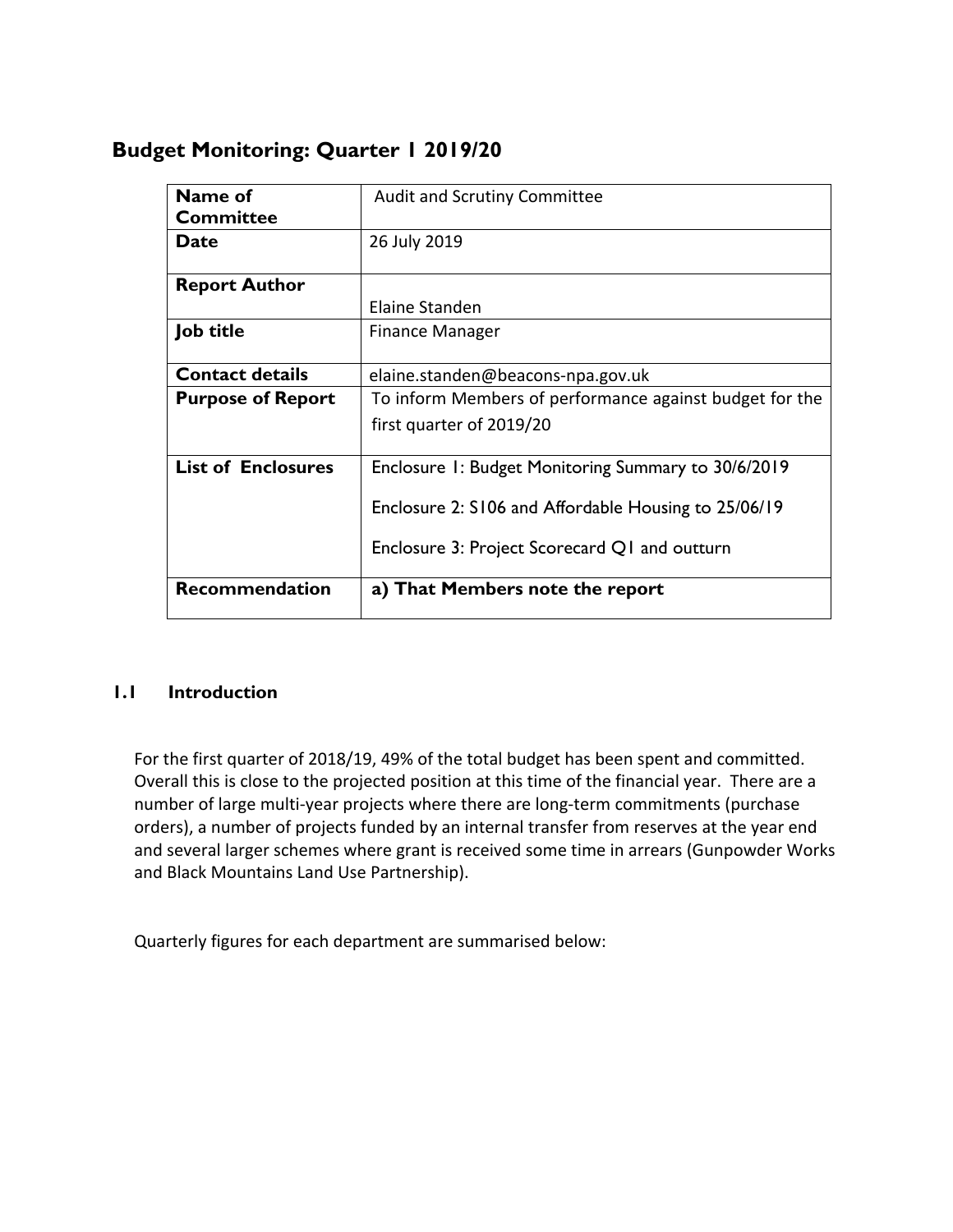|                                                                  | Full<br>Year<br><b>Budget</b><br>(Net)<br>2019/20 | <b>Actual to</b><br>end Q1<br>2019/20 | <b>Committed</b><br>2019/20 | <b>Net Budget</b><br>remaining<br>2019/20 | <b>Net Budget</b><br>Spent and<br><b>Committed</b> |
|------------------------------------------------------------------|---------------------------------------------------|---------------------------------------|-----------------------------|-------------------------------------------|----------------------------------------------------|
| <b>Department</b>                                                |                                                   |                                       |                             |                                           | %                                                  |
|                                                                  | £000                                              | £000                                  | £000                        | £000                                      |                                                    |
| <b>Chief Executive's Office</b>                                  | 1,076                                             | 345                                   | 107                         | 624                                       | 42                                                 |
| Delivery core                                                    | 1,935                                             | 452                                   | 107                         | 1,376                                     | 29                                                 |
| Delivery projects                                                | 382                                               | 223                                   | 240                         | $-80$                                     | 121                                                |
| Planning core                                                    | 741                                               | 198                                   | 10                          | 533                                       | 28                                                 |
| Planning projects                                                | 59                                                | $-2$                                  | 21                          | 40                                        | 21                                                 |
| Capital projects (net<br>revenue funding)                        | 65                                                | $-1$                                  | 231                         | $-165$                                    | 354                                                |
| Other (including<br>transfers to and from<br>earmarked reserves) | $-312$                                            | $-4$                                  | $\boldsymbol{0}$            | $-308$                                    | $\mathbf{1}$                                       |
| <b>Total</b>                                                     | 3,946                                             | 1,211                                 | 716                         | 2,019                                     | 49                                                 |
| Revenue Grant and<br>Levies                                      | $-3,769$                                          | $-912$                                | $\mathbf 0$                 | $-2,783$                                  | 26                                                 |
| <b>Transfer from General</b><br>Reserve                          | $-179$                                            | $\bf{0}$                              | $\mathbf 0$                 | $-179$                                    | $\mathbf 0$                                        |

#### **1.2 Principal Budget Variances**

#### **Chief Executives Office**

Pool vehicle three year orders increase commitments in the year – these will not all fall due for payment in the year. There are two electric pool cars which are due to be re-coded to the Green Growth-funded initiatives project and will be classed as capital assets in the Authority's balance sheet at the year end. These account for some £51,000 of expenditure.

A significant payment in advance for the Webcasting facility which will be accrued to future years over the life of the lease at the year-end has increased the apparent expenditure on Democratic Representation as at the end of the quarter. Other CEO cost centres where expenditure appears high are also due to timing rather than additional cost.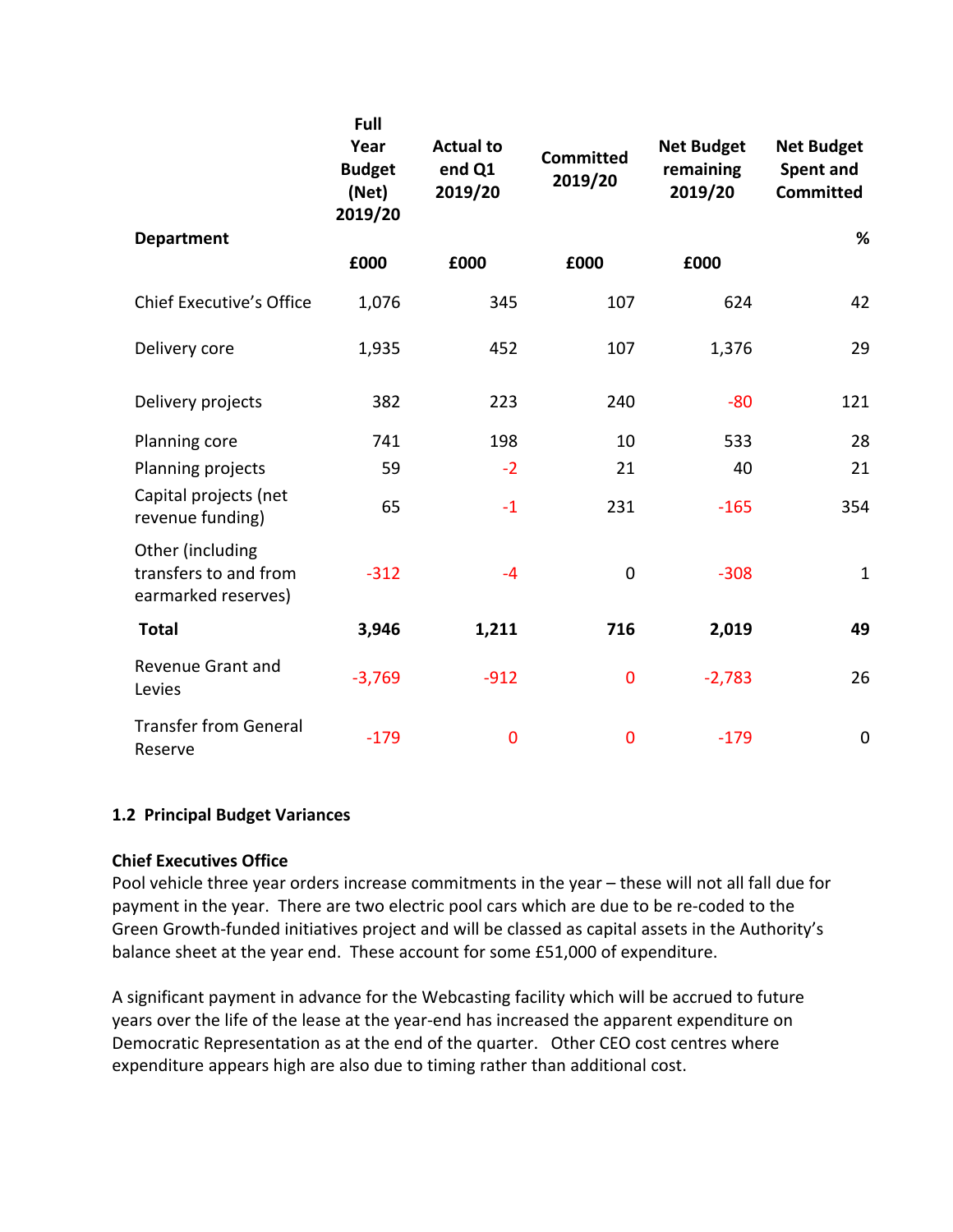#### **Delivery**

The Black Mountains Partnership project appears overspent due to a large order for bracken cutting and project evaluations over the whole life of the project; grant claims are now being processed and paid in a more timely manner by the funder.

The IT budget is now reported within Delivery to reflect the new management structure.

The Geopark Atlantic Isles EU-funded project appears over spent as the grant claim process has been delayed by the funders. No project grant has yet been received by any of the project partners.

The SDF budget requires adjustment to reflect the carry-over of some £67,000 of grant funding commitments from 2018/19.

Other variances relate to the timing of grant receipts and are detailed in the enclosure.

#### **Planning**

Planning Department expenditure and income is in line with the budget; there are no significant variances at this stage. Further financial information on the current status of the S106 and Affordable housing funds received and held is provided in Enclosure 2.

#### **Capital Schemes**

See the projects scorecard for an overview of project spend and financial progress. The Gunpowder Works project commitment includes the woodland management part of the project which will be completed this financial year. Grant is due for 2018/19 but has not yet been received, creating an apparent overspend.

Work is continuing on access projects in the Llyn y Fan Fach area and environmental improvements on Waun Fignen Felen. Funding has been received in advance – creating an apparent underspend. The project will continue into 2020/21.

#### **Other**

This section of the budget includes filming fees received, interest income and transfers to and from Earmarked Reserves. Planned transfers include the use of Welsh Government funding (provided in advance and set aside in reserves) for a range of projects. The funding received in March 2019 has not yet been built into the estimate.

#### **1.3 Conclusion**

At the end of the first quarter, the differences between budget and actual mainly arise from the timing of funding receipts and long-term commitments. Grant receipts are in general coming in more promptly but there is a potential issue with Atlantic Isles, where there have been major delays in the acceptance of claims by the EU grant administrators.